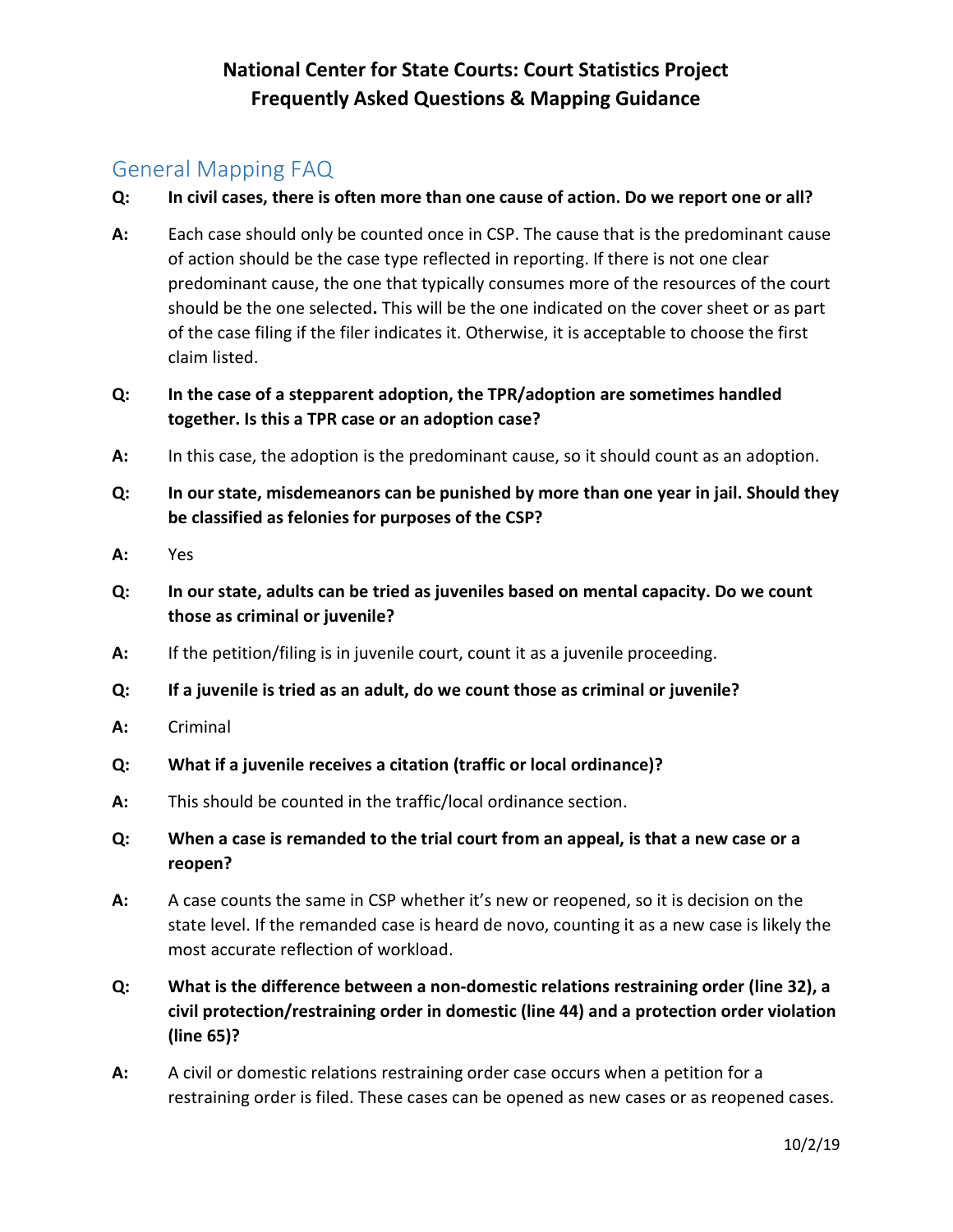If a person violates a civil or domestic restraining order and is charged with a misdemeanor, it counts as a new protection order violation case in criminal. However, if a person violates a restraining order arising from a criminal case, it would count as a reopen of the original criminal case type (as with a probation violation).

#### Q: How do we report traffic cases that are civil rather than criminal in nature?

A: Report them as non-criminal traffic offenses.

| Case type                        | <b>CSP case type</b>                                  | <b>Notes</b>                                                                                                                                 |  |
|----------------------------------|-------------------------------------------------------|----------------------------------------------------------------------------------------------------------------------------------------------|--|
| <b>Civil</b>                     |                                                       |                                                                                                                                              |  |
| <b>Construction defect</b>       | <b>Buyer Plaintiff</b><br>Real Property - Other       | Depends on specific state<br>statute whether it's more<br>appropriately grouped as a<br>contract issue (buyer<br>plaintiff) or real property |  |
| Name Change                      | Civil - Other                                         |                                                                                                                                              |  |
| Replevin/Claim & delivery        | Civil - Other                                         | Recovery of personal<br>property                                                                                                             |  |
| Foreign Judgment                 | Civil - Other                                         |                                                                                                                                              |  |
| <b>Declaratory Judgment</b>      | Civil - Other                                         |                                                                                                                                              |  |
| Foreign Judgment                 | Civil - Other                                         | Registering a judgment from<br>another jurisdiction                                                                                          |  |
| Election                         | Civil - Other                                         |                                                                                                                                              |  |
| <b>Property Forfeiture</b>       | Civil - Other                                         | Unless real estate                                                                                                                           |  |
| Complex commercial<br>litigation | Contract - Other                                      |                                                                                                                                              |  |
| Condemnation                     | <b>Eminent Domain</b><br>Real Property-other          | Whether condemnation is<br>eminent domain or real<br>property depends on the<br>state's definition of the case<br>type                       |  |
| <b>Forcible Detainer</b>         | Landlord Tenant - Other                               |                                                                                                                                              |  |
| Ejectment                        | Landlord Tenant - Other                               |                                                                                                                                              |  |
| <b>Mechanics Lien</b>            | Seller Plaintiff                                      |                                                                                                                                              |  |
| Class action or "mass tort"      | Tort - type depends on<br>subject of the class action |                                                                                                                                              |  |
| Post-conviction Relief           | Writs - Other                                         |                                                                                                                                              |  |
| <b>Criminal</b>                  |                                                       |                                                                                                                                              |  |
| <b>Bullying</b>                  | Person                                                |                                                                                                                                              |  |

### Case Type Mapping Guide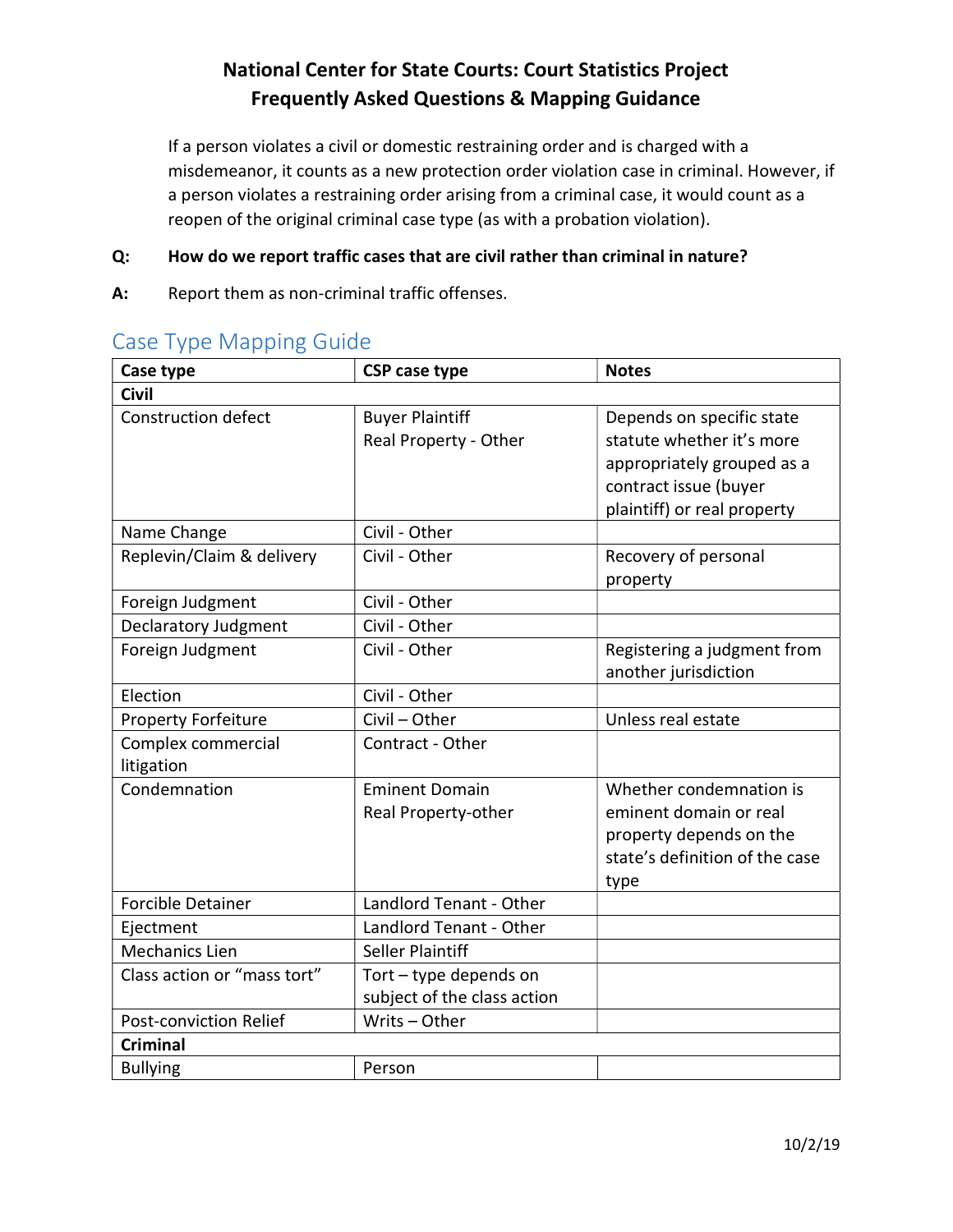| Endangering the welfare of a  | Person                            |                      |  |  |
|-------------------------------|-----------------------------------|----------------------|--|--|
| child/failure to protect      |                                   |                      |  |  |
| Human/sex/labor trafficking   | Person                            |                      |  |  |
| Internet stalking of a child  | Person                            |                      |  |  |
| Permitting the abuse of a     | Person                            |                      |  |  |
| minor/ Endangering the        |                                   |                      |  |  |
| welfare of an incompetent     |                                   |                      |  |  |
| Sexting juvenile              | Person                            |                      |  |  |
| Providing false               | Property                          | Form of fraud        |  |  |
| information/falsifying forms  |                                   |                      |  |  |
| <b>Welfare Fraud</b>          | Property                          | Fundamentally theft  |  |  |
| Child pornography             | <b>Public Order</b>               |                      |  |  |
| Cruelty to animals            | Public Order                      |                      |  |  |
| Toxic disposal/hazardous      | Public order                      |                      |  |  |
| waste dumping                 |                                   |                      |  |  |
| <b>Boating/Flying While</b>   | Motor Vehicle DWI                 |                      |  |  |
| Intoxicated                   |                                   |                      |  |  |
| Escape                        | Other                             |                      |  |  |
| Failure to Appear             | Other                             |                      |  |  |
| Failure to report as a sex    | Other                             |                      |  |  |
| offender                      |                                   |                      |  |  |
| Fishing/Game violations       | Other                             |                      |  |  |
| <b>Obstruction of Justice</b> | Other                             |                      |  |  |
| Perjury                       | Other                             |                      |  |  |
| Probation revocation          | Reopen of original criminal       |                      |  |  |
|                               | type                              |                      |  |  |
| <b>Domestic</b>               |                                   |                      |  |  |
| Annulment                     | Dissolution/Divorce               |                      |  |  |
| Separate Maintenance          | <b>Domestic Relations - Other</b> |                      |  |  |
| Juvenile                      |                                   |                      |  |  |
| Juvenile mental health        | Civil - commitment                |                      |  |  |
| commitment                    |                                   |                      |  |  |
| Juvenile protection order     | Civil - protection order          |                      |  |  |
| Juvenile criminal motor       | Delinquency - other               |                      |  |  |
| vehicle cases                 |                                   |                      |  |  |
| Juvenile Weapon               | Delinquency - other               | If simply possession |  |  |
| Juvenile using weapon to      | Delinguency - person              |                      |  |  |
| harm                          |                                   |                      |  |  |
| Juvenile buying/selling       | Delinquency - property            |                      |  |  |
| weapon                        |                                   |                      |  |  |
| Juvenile DWI/DUI              | Delinquency - public order        |                      |  |  |
| Emancipation                  | Juvenile - other                  |                      |  |  |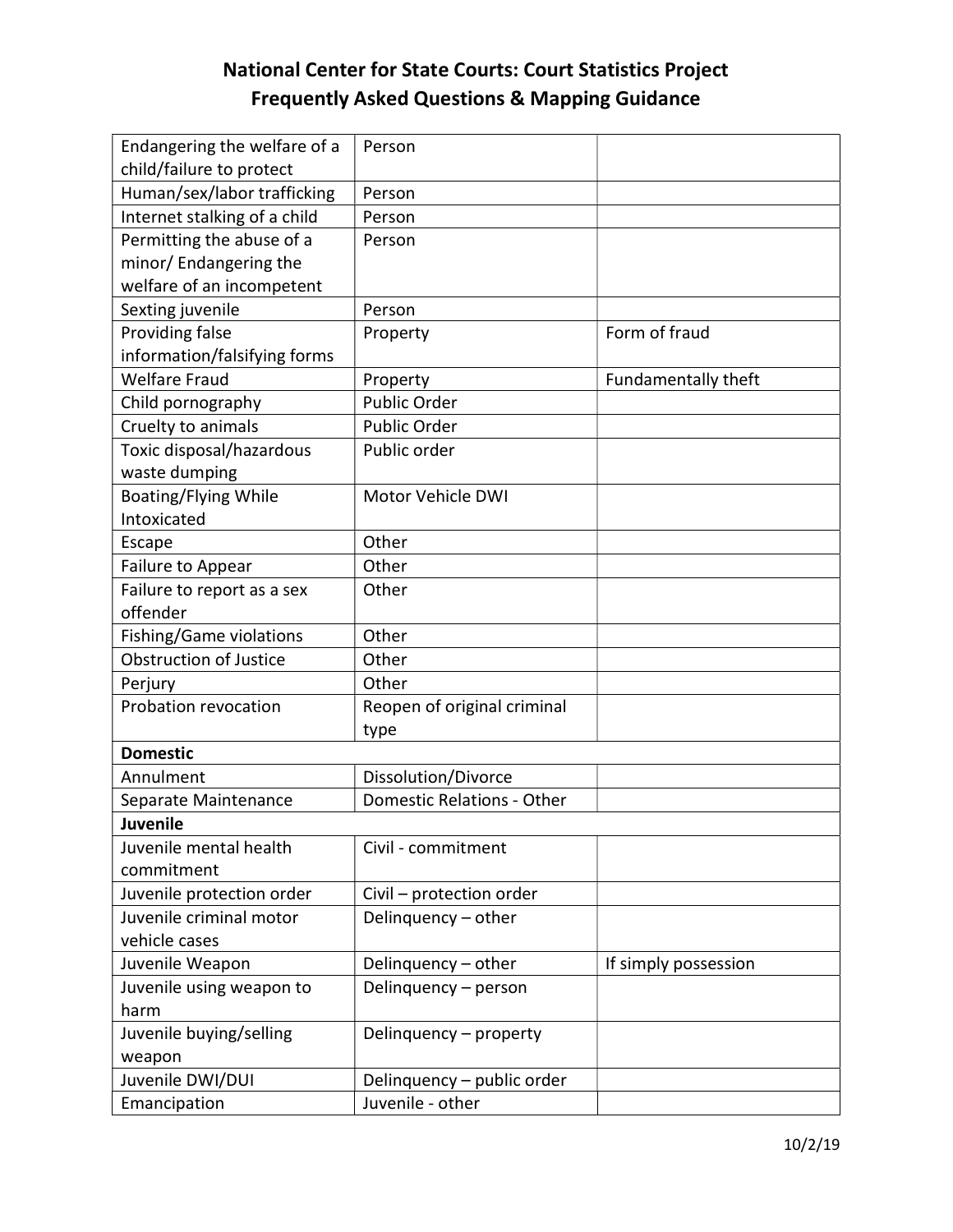| Juvenile probation | Reopen of original |  |
|--------------------|--------------------|--|
| revocation         | delinguency type   |  |

#### Status Categories FAQ

Q: Does diversion count as inactive?



### Case Characteristic FAQ

#### Interpreters

- Q: Does it count as a case with an interpreter even if it was just a witness who needed the interpreter?
- A: Yes. Count it if an interpreter was used by the court for any reason.

#### Self-Represented Litigants (SRL)

#### Q: If the SRL is an attorney, is it still a an SRL case?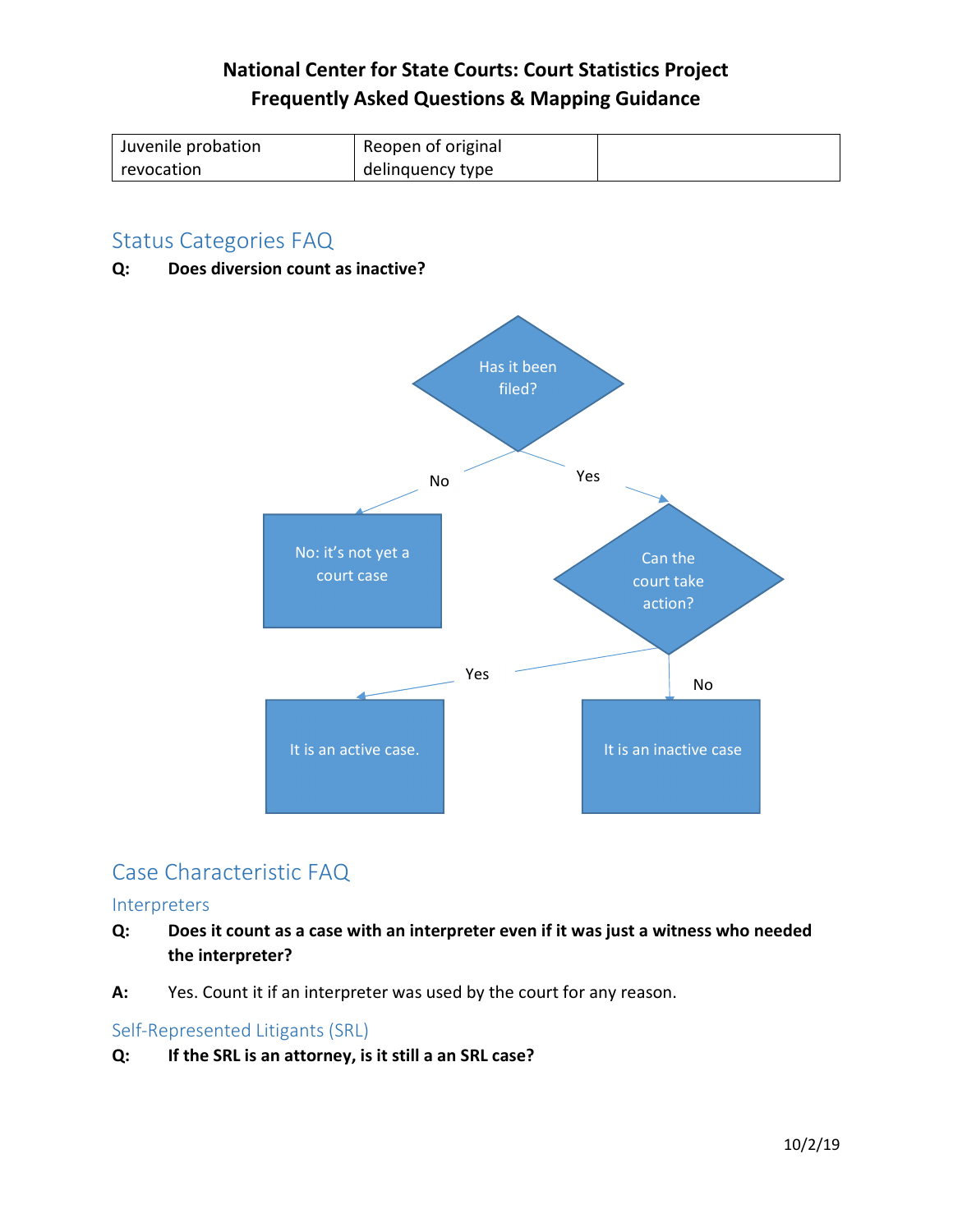- A: Yes. We do not make any education, knowledge, or experience distinctions in defining an SRL.
- Q: Does it count as an SRL if it is a non-contested traffic case?
- A: Yes.
- Q: Does it count as an SRL if it is a case type in which attorneys are not permitted (small claims, for example)?
- A: Indicate NJ if having an attorney is not an option statewide in a particular case type.
- Q: Does it count as an SRL if the adoptee does not have an attorney?
- A: If the adoptee is eligible for an attorney but is not represented, it counts as an SRL.
- Q: Does it matter if more than one party is self-represented?
- A: No. SRL is counted at the case level, so is counted whether 1 litigant is an SRL or if all litigants are.
- Q: If a case has more than one disposition (when it was reopened, for example), should it count as SRL for each disposition?
- A: Yes, assuming at least one litigant was self-represented for that portion of the case.
- Q: If a respondent or defendant never participated in the case (typically a default judgment or dismissal), is this considered a case with an SRL?
- A: Not unless the plaintiff or other participating party was self-represented.
- Q: If the party has a non-attorney advocate, are they SRL?
- A: Yes, assuming they do not also have an attorney.
- Q: If the party has limited scope representation, are they SRL?
- A: Yes. In the future, CSP may introduce a third category.
- Q: If a non-person party (corporation or other) does not have an attorney, are they SRL?
- A: Yes, if the party could be represented (as in the case of a small business or corporation). No if the party is an object that cannot respond (State vs. \$53,000 in U.S. Currency, for example).

#### What cases don't count under the Court Statistics Project?

For CSP purposes, we count cases where there is a possibility of judicial intervention, so purely administrative cases are not counted for CSP. Cases that are counted for CSP purposes must